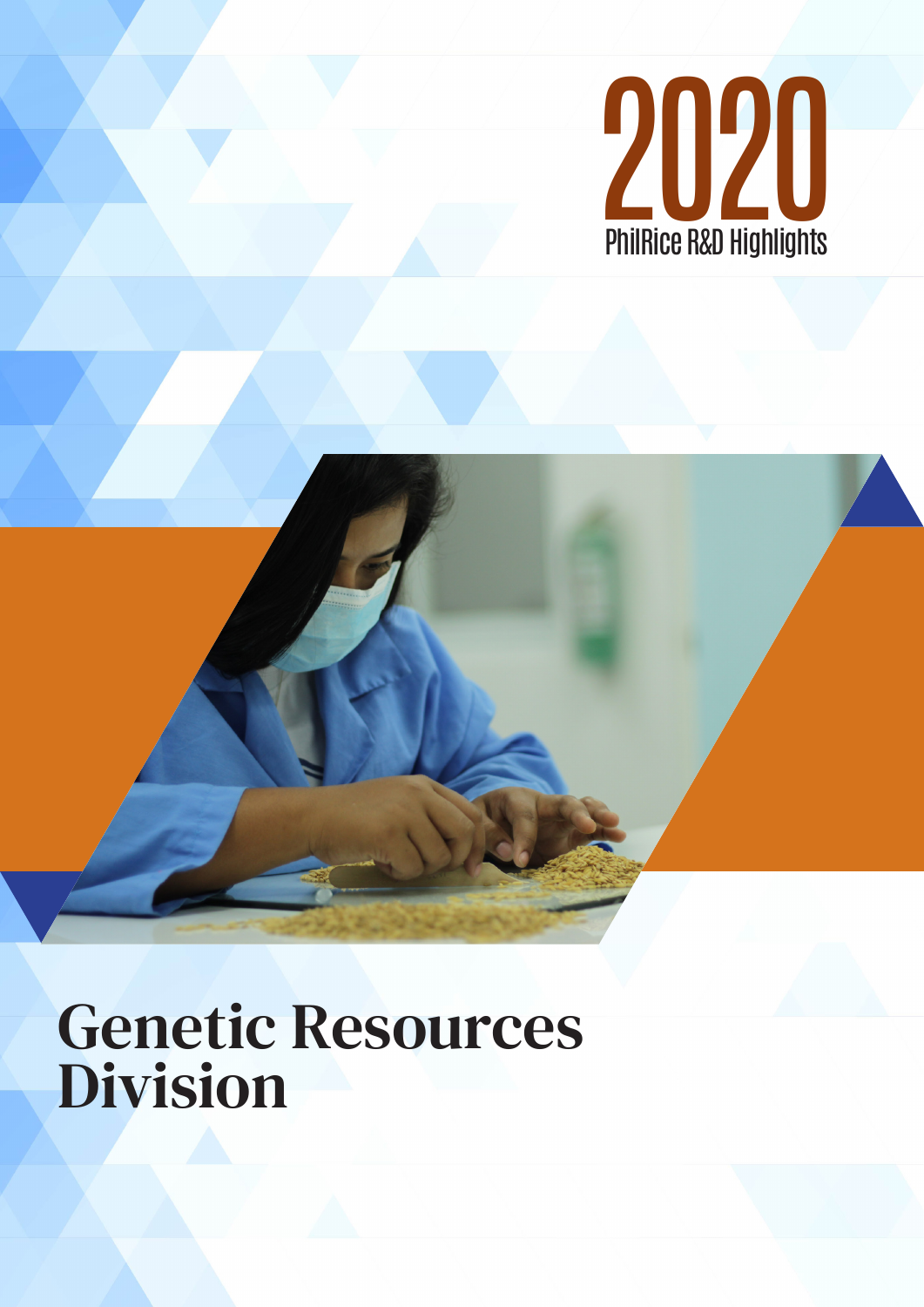# **Contents**

| <b>SECTIONS</b>                                                                                                                           | PAGE |
|-------------------------------------------------------------------------------------------------------------------------------------------|------|
| <b>Executive Summary</b>                                                                                                                  | 3    |
| <b>PROJECT 1: Conservation and Management</b><br>of Rice Germplasm                                                                        | 5    |
| <b>PROJECT 2: Evaluation for Biotic and Abiotic</b><br>Stresses, Grain Quality and Phytochemical<br>Content of Rice Germplasm at PhilRice | 8    |
| <b>PROJECT 3: Seed Quality Assurance in PhilRice Seed Stock</b>                                                                           | 12   |
| EXTRA-CORE PROJECT                                                                                                                        | 15   |
| <b>External</b>                                                                                                                           | 16   |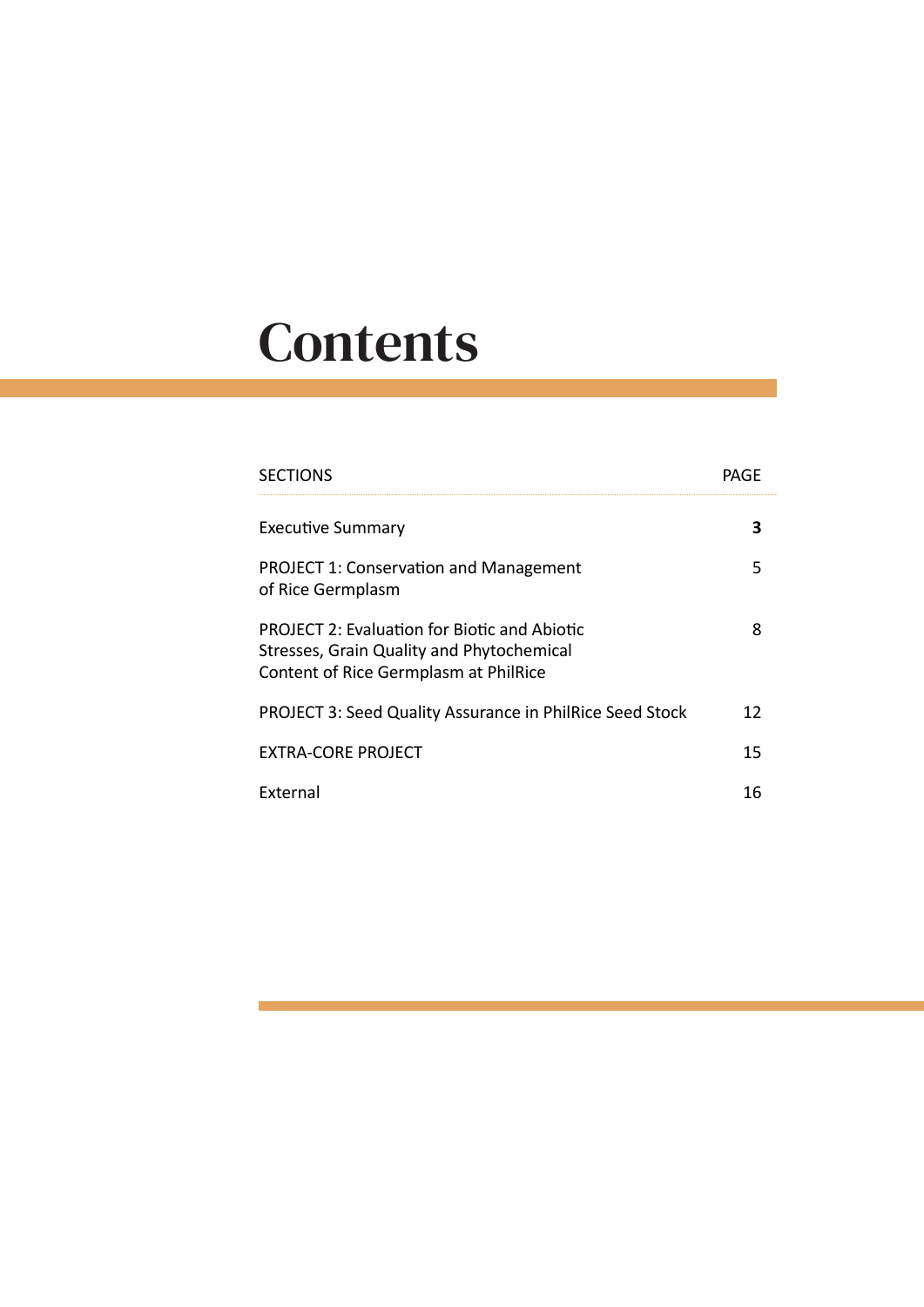#### **DIVISION**

# Genetic Resources Division

**Division head: Jonathan M. Niones**

### **EXECUTIVE SUMMARY**

Rice genetic resources cover the diverse genetic materials among traditional varieties, wild relatives, and modern cultivars used as food and in agriculture in general. In addition to its direct use as food, these are reservoirs and sources of traits that are important in the development of high-quality rice varieties such as high yield, better nutrition, and resistance to both biotic and abiotic stresses.

The Genetic Resources Division (GRD) houses the PhilRice Genebank and leads the efforts on the collection and *ex situ* conservation of rice germplasm, in accordance with international Genebank standards. Our Genebank is the repository of rice genetic resources consisting of traditional cultivars, modern varieties, farmers' selections, elite breeding materials, and wild rice relatives in the Philippines, as well as foreign introductions. Thus, it ensures acquisition, conservation, and utilization of high seed quality of genetic resources to support breeding of new rice varieties. The division, through its Seed Technology Unit, also leads the internal field inspection and quality assurance of seeds produced by the PhilRice seed production unit.

With these goals, GRD operated in three major project components: (1) conservation and management of rice germplasm, (2) evaluation for biotic and abiotic stresses and grain quality of rice germplasm, and (3) seed quality assurance of the PhilRice seed production and seed stock. These three projects contributed in achieving the PhilRice strategic outcomes, namely: (1) increased productivity, cost-effectiveness, and profitability of rice farming in a sustainable manner; and (2) enhanced value, availability, and utilization of rice for better quality, safety, health, nutrition, and income.

The Germplasm Management System version 2.0 (GEMS 2.0), the division's inhouse database, supports our commitment of continuously improving and innovating the management, centralization, and storage of genetic resource data. The improved version of the GEMS had added features for automation on managing germplasm active inventory and redesigned system architecture for Digital Object Identifier (DOI) adaptation. GEMS can now be accessed online by rice breeders and other PhilRice researchers for their seeds and seed data requests. A total of 3,227 germplasm accessions conserved at Genebank had been registered and assigned with DOI. DOIs are used as permanent unique identifiers in the context of the

**3**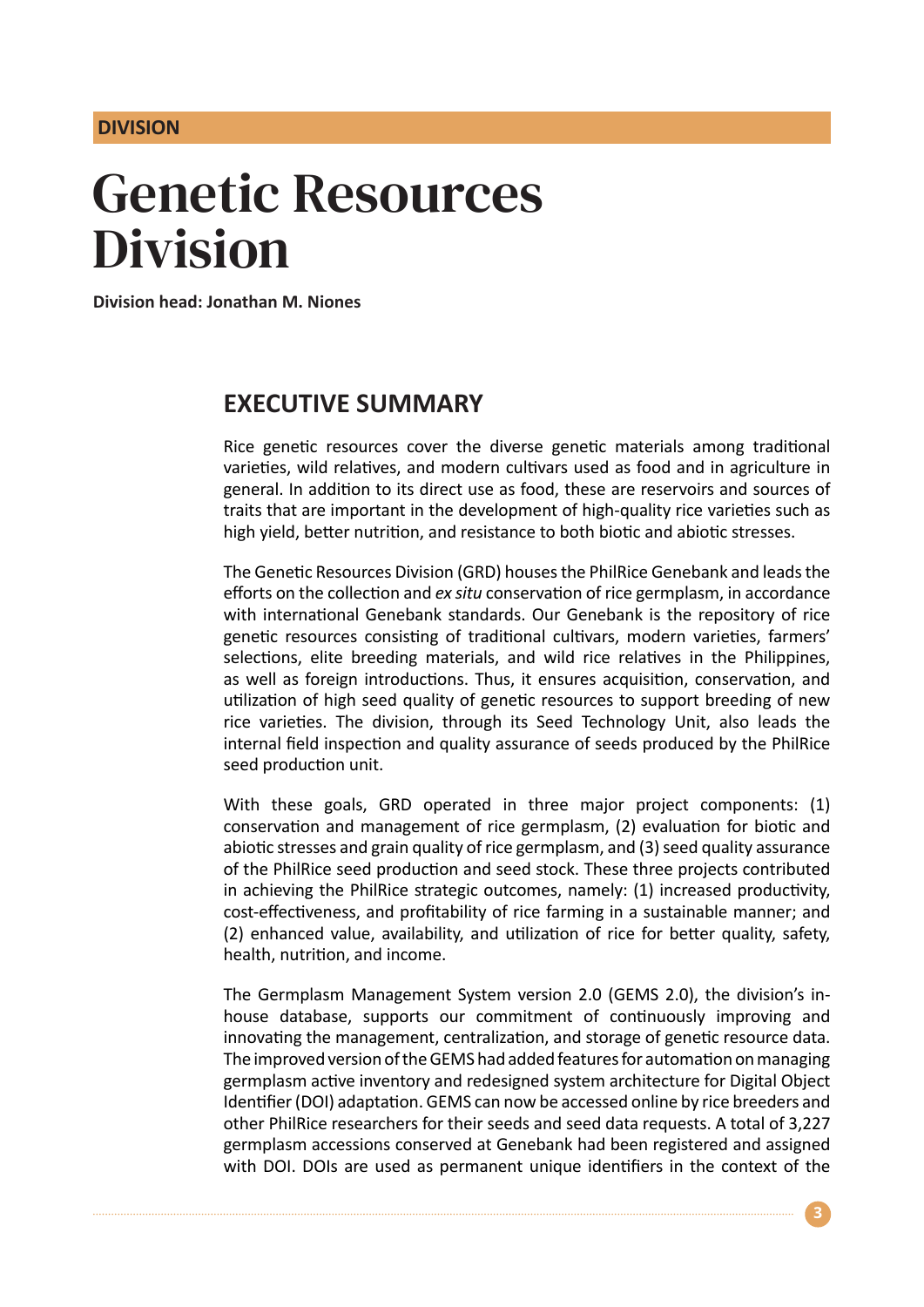#### **EXECUTIVE SUMMARY**

Global Information System of the International Treaty on Plant Genetic Resources for Food and Agriculture. To date, 7,268 of the 17,399 rice germplasm maintained at PhilRice Genebank are now properly identified accessions. These rice accessions were characterized for their agro-morphological characteristics. This year, 1,342 germplasms were distributed to different stakeholders for characterization, evaluation, reference, demonstration, direct use, and repatriation. Some of these accessions exhibited desirable traits such as early maturity, short plant height, long panicle, and heavy and long grains.

We have also initiated the establishment of DNA banking at PhilRice Genebank to conserve DNA of traditional rice varieties as future references. DNA fingerprinting was done to establish and clarify the varieties' identity for varietal improvement, potential production for export, and for application of Plant Varietal Registration and protection. Currently, DNA of 2,082 accessions is stored in both short-term (-20°) and long-term (-80°) storage conditions.

In collaboration with other research divisions at PhilRice, GRD coordinated the evaluation of the rice accessions against major biotic and abiotic stresses and also assessed the grain quality profile that could serve as sources of desirable genes for breeding of new rice varieties. With this initiative, 1,340 rice accessions were categorized as resistant to intermediate in response to blast disease, brown leafhopper, green leafhopper, salinity stress, drought stress, and with good grain quality.

PhilRice assuring the availability, access, and use of high-quality seeds is critical in increasing farmer's agricultural productivity. GRD served as the internal quality unit conducting and monitoring seed quality assurance from pre-harvest until post-harvest operations. A total of 87 inbred varieties from basic seed (BS) (56 varieties), foundation seed (18 varieties), and registered seed (13 varieties) were inspected in dry and wet seasons, with average field purity of 99.3%. Seed quality monitoring of carry-over seed lots of most BS varieties conducted showed 85% to 95% seed viability.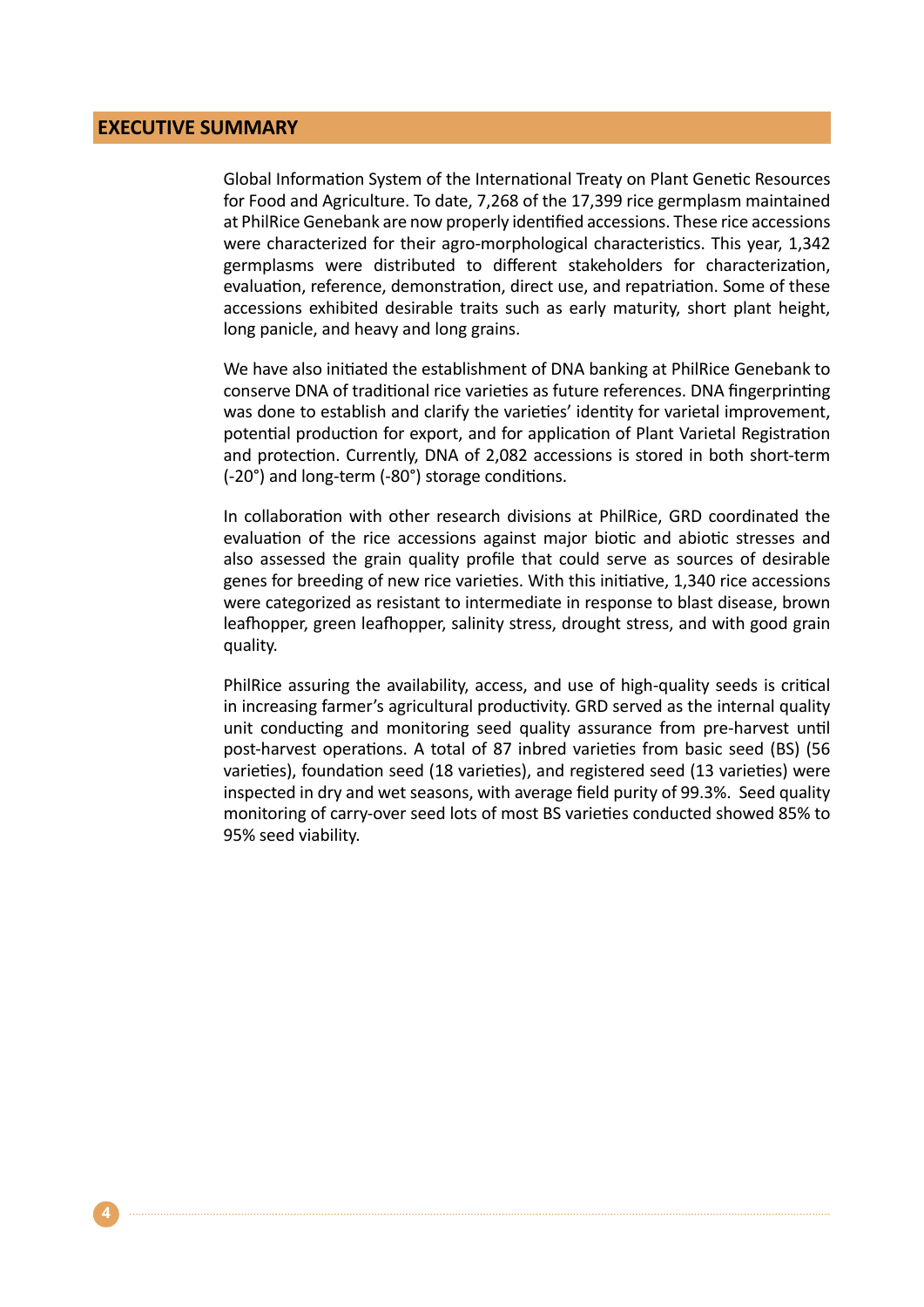## Conservation and Management of Rice Germplasm

**Marilyn C. Ferrer**

The project focused on the main valuable resources of PhilRice Genebank: seeds, DNA, and data. This ensured that potentially useful diversity of germplasm was collected, conserved, characterized, evaluated, and then made available for direct use and in support to breeding of new rice varieties. The project has three studies: (i) Seed conservation, characterization and distribution of rice germplasm; (ii) DNA conservation and characterization of rice germplasm; and (iii) Germplasm information management. To date, there are 17,399 registered rice germplasm collections maintained at PhilRice Genebank in which 7,268 are identified accessions. These conserved germplasms were characterized morphologically and some of these exhibited desirable traits such as early maturity, short plant height, long panicle, and heavy and long grains. This year, 1,342 varieties were distributed to different stakeholders for characterization, evaluation, reference, demonstration, direct use, and repatriation. Following this, regeneration was continuously performed to replenish seed stocks, and this year, 326 entries produced enough seeds and conserved. Currently, there were 4,180 rice accessions conserved at PhilRice Genebank available for distribution.

Aside from morpho-agronomic characterization, the project initiated the establishment of DNA banking to conserve DNA of traditional rice varieties (TRVs) at PhilRice Genebank for future seed reference. DNA fingerprinting was done to establish identity that is not only significant for varietal improvement and potential production for exportation, but also for future application on Plant Varietal Registration and protection. Currently, there are 2,082 available DNA stored in short-term (-20°) and long-term (-80°) storage. Partial diversity analysis showed that 36 TRVs were found to be closely related with another. On the other hand, seven TRVs exhibited the presence of allele/QTL of five important traits of biotic and abiotic stress resistance and grain quality based from 13 functional markers.

The management, centralization, and storage of data of all of these genetic resources were supported by its in-house database called 'Germplasm Management System version 2.0 (GEMS)'. Improvement of GEMS included: enriched datasets of germplasm data, added features for managing germplasm active inventory, and redesigned system architecture for Digital Object Identifier (DOI) adaptation. Furthermore, the GEMS can now be accessed online by the breeders and researchers at PhilRice for seeds and data requests. Moreover, a total of 3,227 germplasm accessions in the Philippines conserved at Genebank were registered and assigned with DOIs. DOIs are used as permanent unique identifiers in the context of the Global Information System of the International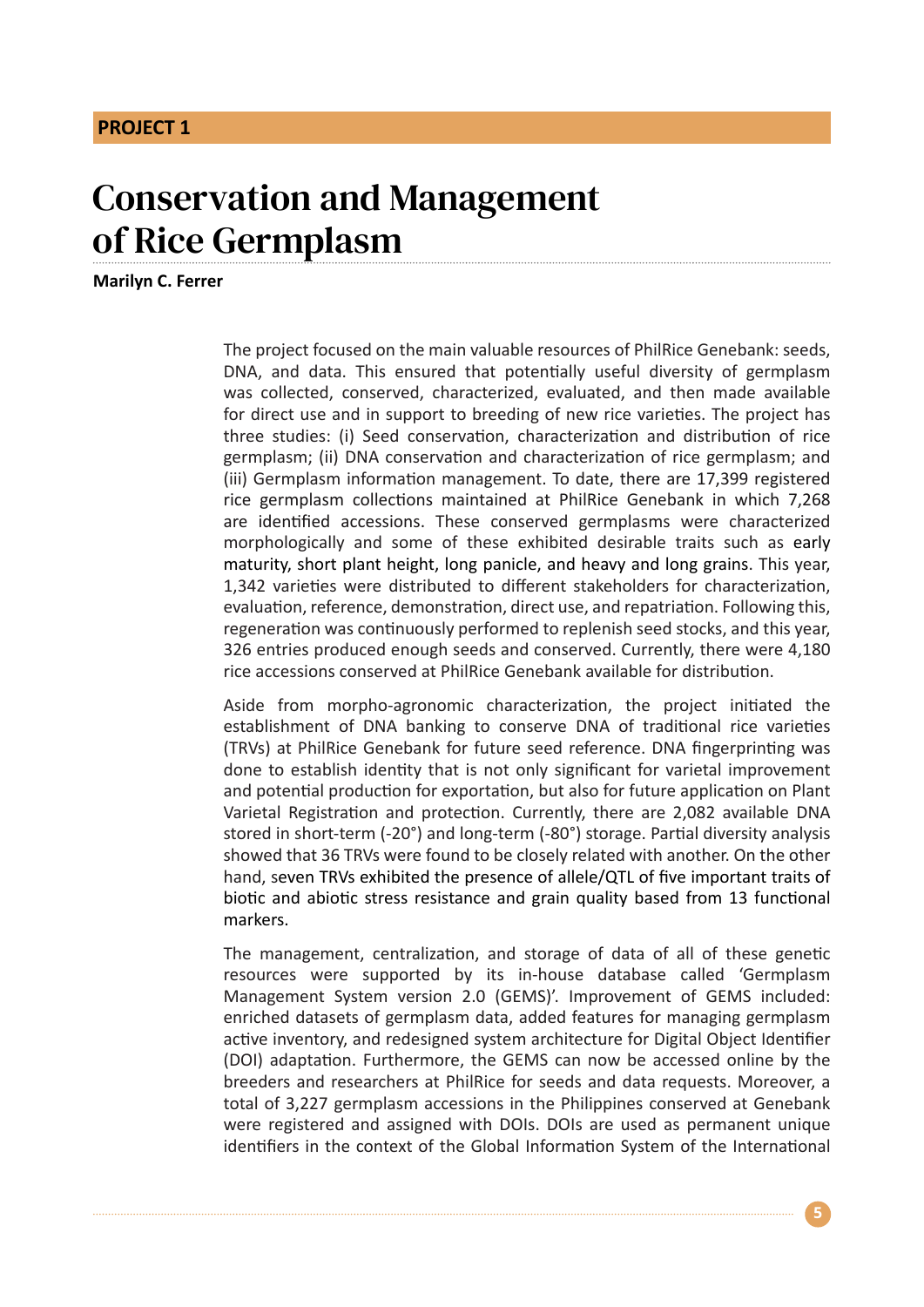Treaty on Plant Genetic Resources for Food and Agriculture. With all of these undertakings, including efforts for continuous improvement and innovations, this project clearly showed its contribution to the institute's goal of increasing productivity, cost-effectiveness, and profitability of rice farming in a sustainable manner.

### Seed Conservation, Characterization, and Distribution of Rice Germplasm

**Marilyn C. Ferrer, Jonathan Niones, Xavier Greg I. Caguiat, Teodora H, Mananghaya, Malvin D. Duldulao, Maria Cristina V. Newingham, Jose Mari Z. Nombrere, Jeric R. Castro, and Mary Ann M. Rañeses**

Seeds conserved in the Genebank are expected to be of highest quality to achieve maximum longevity. Seed conservation has a vital role in the preservation of genetic variability, which includes activities on acquisition, conservation, regeneration, characterization, and distribution of rice germplasm. To date, there are 17,399 registered Genebank collections in which 7,268 were identified accessions. These conserved germplasms were characterized morphologically with some exhibiting desirable traits such as early maturity, short stature, dense panicles, and long grains. This year, 1,342 varieties were distributed to different stakeholders for characterization, evaluation, reference, demonstration, direct use, and repatriation. Following this, regeneration is continuously performed to replenish seed stocks, and this year, 326 entries produced enough seeds and conserved. Currently, there were 4,180 rice accessions conserved at PhilRice Genebank available for distribution.

#### DNA Conservation and Characterization of Rice Germplasm

**Teodora E. Mananghaya, Marilyn C. Ferrer, Rachelle M. Conmigo, Nicca May M. Muñez, Dionicko R. Arceo, Malvin D. Duldulao, and Jonathan M. Niones**

Philippine traditional rice varieties (TRVs) describe economically important traits such as aroma, wide range of tolerance/resistance to abiotic and biotic stresses, good eating quality, and nutritional value that provide sources of breeding programs and have potential for local and international market. Establishment of identity and diversity assessment of TRVs through DNA fingerprinting will not only be significant for varietal improvement and potential production for exportation, but also for future application on Plant Varietal Registration (PVR) and protection. DNA of 2,082 TRVs were extracted using modified CTAB method and banked in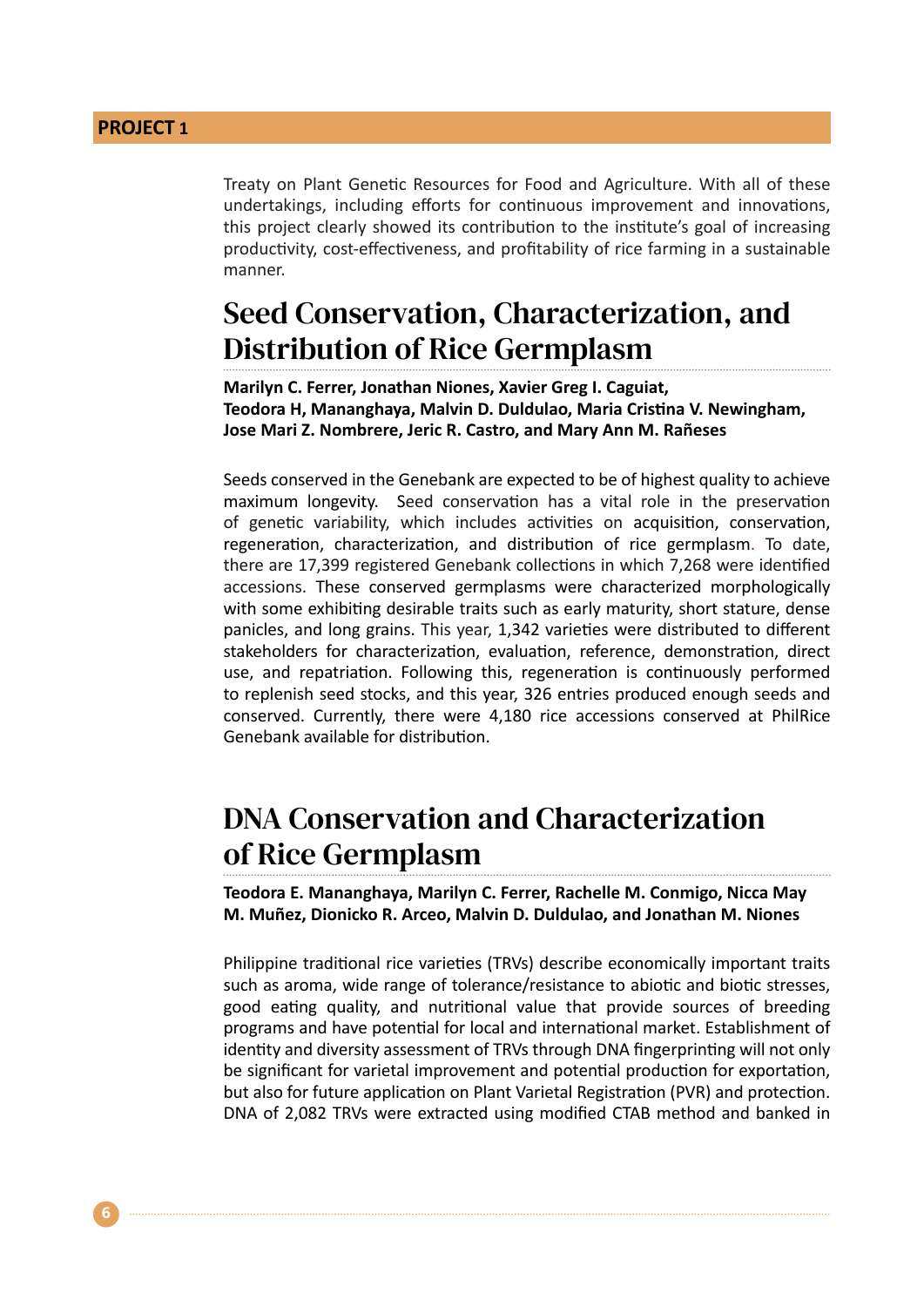short- and long-term storage conditions. A total of 1,054 TRVs were genotyped using 16 STR markers. Partial diversity analysis exhibited two major clusters at 0.13 similarity coefficient. Furthermore, 36 TRVs were found to be closely related and possibly similar with another (with similarity coefficient ranging from 0.87 to 1.00). Some varieties were grouped together like Anangka (Diket) Norte and Marunaw as well as PRRI005034 and PRRI005053. Molecular characterization of 738 TRVs was conducted using 15 functional markers for detection of specific traits. Seven TRVs exhibited the presence of allele/QTL of five important traits for biotic and abiotic stress resistance and grain quality. The data generated will be validated before uploading to PhilRice-GEMs database for breeding and research purposes.

### Germplasm Information Management (GEMS)

**Jonathan M. Niones, Malvin D. Duldulao, Marilyn C. Ferrer, Xavier Greg I. Caguiat, Ma. Cristina V. Newingham, Jose Mari Z. Nombrere, and Jeric R. Castro**

The study underscored the management and administration of PhilRice Germplasm Management System (GEMS) to maintain accurate, reliable, and up-to-date germplasm information in support of the institute' rice improvement programs. The GEMS database can now be accessed online thru the PhilRice Intranet Portal for seeds and data requests. This breakthrough contributed to this year's increase in utilization of the conserved germplasm. The GEMS holds datasets related to more than 17,000 collections. Complete profiles of 57% (1,752/3,063) of priority Philippine traditional rice varieties are available for access upon request. Uploading of vast rice germplasm data coming from various studies and projects in the division was continuously made to complete the datasets. New system function was also deployed in support of the automation and management of handling seeds from active set storage. As a dynamic database management system, GEMS was recently redesigned to adopt the use of Digital Object Identifier. Additional 2,211 accessions were registered in the Global Information System of the International Treaty on Plant Genetic Resources for Food and Agriculture.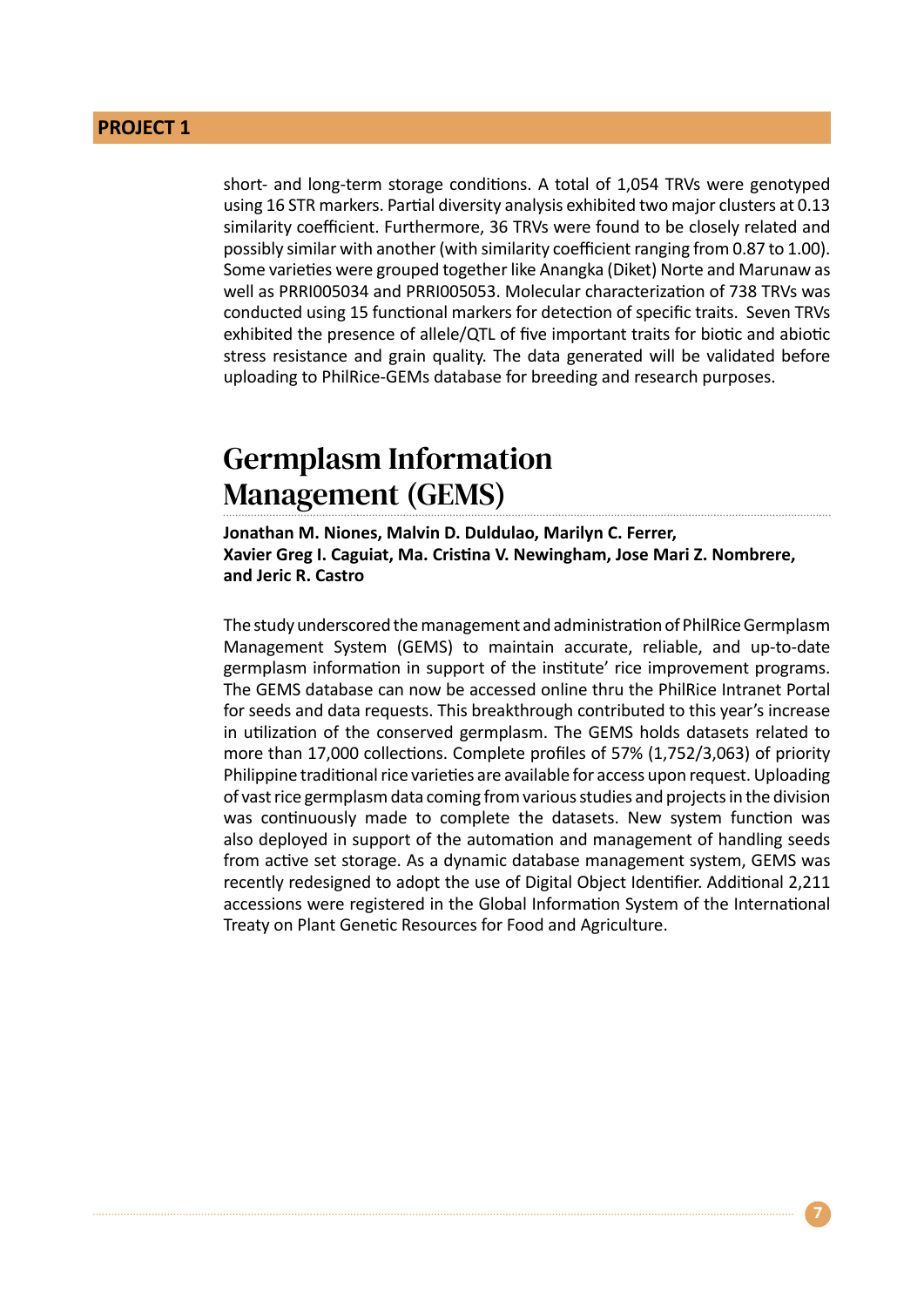## Evaluation for Biotic and Abiotic Stresses, Grain Quality, and Phytochemical Content of Rice Germplasm at PhilRice

**Xavier Greg I. Caguiat**

The PhilRice Genebank conserves rice accessions that are yet to be explored in terms of traits for biotic and abiotic stress tolerance, and grain quality. These accessions could serve as sources of desirable genes that serve as building blocks in developing improved and new rice varieties. The project aimed to evaluate the rice accessions against major biotic and abiotic stresses and assess the grain quality and phytochemical profiles of pigmented accessions and input the data in the database for use by various breeding groups and farmers. Results showed promising results for biotic and abiotic stresses. Biotic stresses focused on rice blast and tungro disease, and green leafhopper and brown planthopper for the insect pests. In 2020 dry season (DS), 306 rice accessions were evaluated for resistance to major rice diseases. Results showed that 207 and 51 entries had resistant and intermediate reactions, respectively, while 48 entries were susceptible to blast. All germplasm collections were susceptible to tungro under the induced method of evaluation. In 2020 wet season (WS), 640 rice accessions were evaluated resulting in 441 resistant entries, 32 entries with intermediate reaction, and 149 susceptible to blast disease. For insect evaluation: 44 rice accessions were resistant, 115 intermediate, and 302 susceptible for brown planthopper while 189 had intermediate reaction and 372 were susceptible to green leafhopper. For abiotic stresses: 16 tolerant rice accessions out of the total of 279 were evaluated in progressive drought stress at the field during the 2019 DS while 16 and 145 rice accessions had tolerant and moderately tolerant responses to salinity stress at seedling stage, respectively. Lastly, a total of 504 rice accessions were analyzed for grain quality wherein 214 were completely evaluated for milling recovery and physical attributes, and 479 for amylose content and 498 for gelatinization temperature. Among the entries, two samples passed all the standards for grain quality except for amylose contents (AC) (High). Among the entries with waxy to very low AC (glutinous-type), six samples passed all standards for milling recovery and physical attributes. Among the 479 samples completely evaluated for AC and gelatinization temperature (GT), 84 rice accessions passed both the preferred intermediate classification for AC and GT. Meanwhile, 237 were predicted to have tender texture when freshly cooked based on their AC and GT combination. Evaluation results were then validated and forwarded to the database for uploading and made available to end-users. These data could help breeders identify potential parent/donor lines for varietal development programs.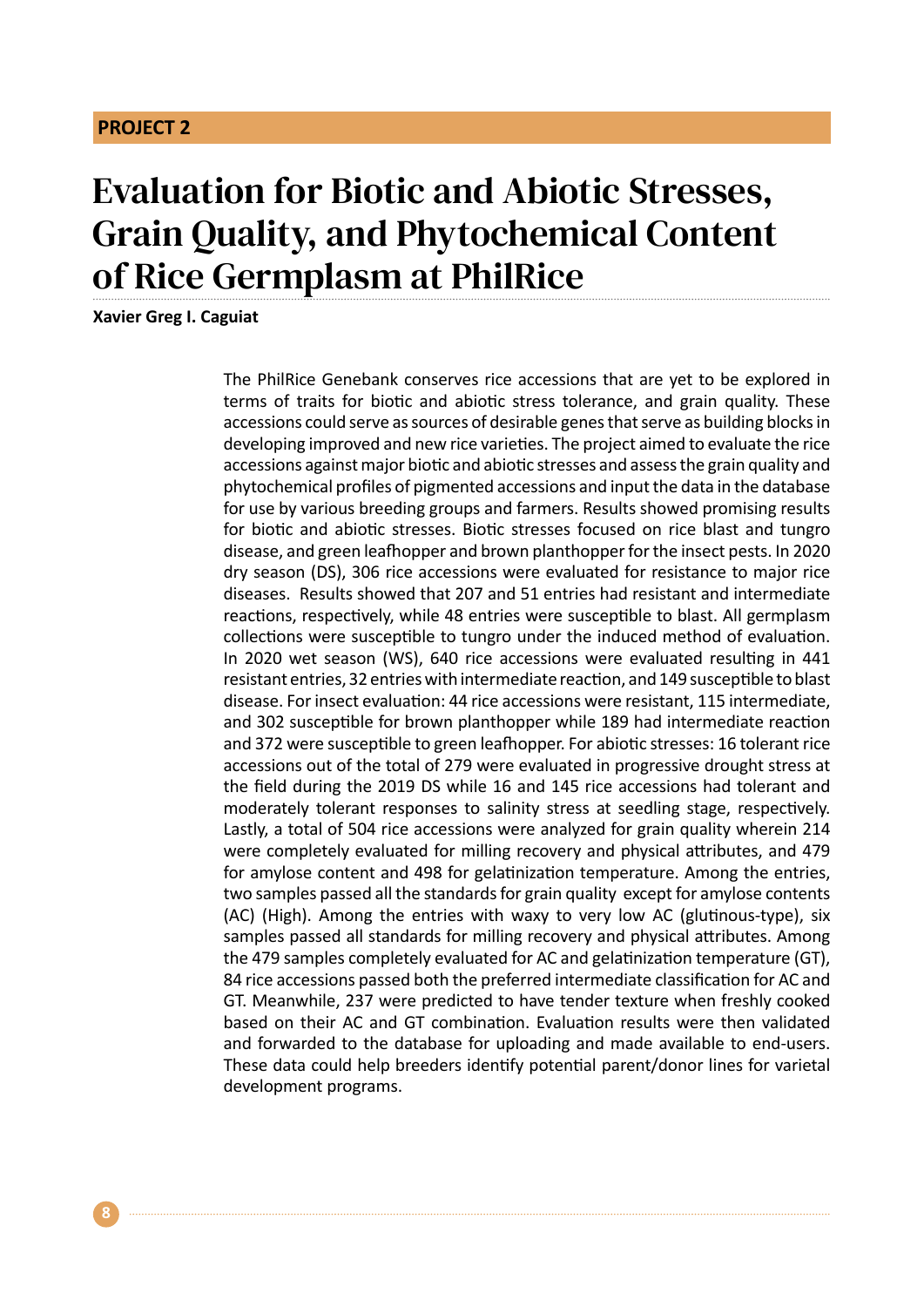### Evaluation of Rice Germplasm for Biotic Stresses

**Juliet P. Rillon, Gilely DC Santiago, Keith Marielle B. Guarin, and Salvacion E. Santiago**

Rice diseases can affect the quality and quantity of rice that cause profit loss to farmers. Rice germplasm possess useful genes for key traits such as resistance to major rice diseases. Resistant accessions can be used as parent materials for new rice varieties. In 2020, 696 accessions from PhilRice Genebank were evaluated for resistance to blast and tungro. Evaluation for blast resistance was done 30 days after sowing by examining the dominant lesion type and leaf area infected. For tungro resistance, the prevented disease infection was assessed 3-4 weeks after inoculation under the induced method, and 45 and 60 days after transplanting under the modified method. Results showed that among the rice accessions evaluated for blast resistance, 496 (71%) and 69 accessions (10%) showed resistant and intermediate reactions, respectively, while 131 accessions (19%) were susceptible. Under induced method, all accessions were susceptible to tungro. Low tungro disease pressure under modified field method was observed during the 2020 dry season evaluation of 306 accessions. A total of 199 germplasms showed resistant to intermediate against brown planthopper and green leafhopper. Further evaluation of these accessions is necessary to identify donors of disease resistance that can be used in the development of new rice varieties.

### Evaluation of PhilRice Germplasm Collection for Grain Quality

**Amelia V. Morales, Xavier Greg I. Caguiat, Marilyn C. Ferrer, Evelyn H. Bandonill, and Raffy B. Rodriguez**

Aside from yield, resistance to pests and diseases, and agro-morphological characteristics, grain quality, which are also influenced by genotype, play an important role in the rice breeding program. Long to extra-long grain length and slender shapes are highly preferred, similar to those having low to intermediate amylose content (AC) which are expected to have tender cooked rice, indicating good eating quality. This year, 504 rice germplasm were received and 498 were analyzed for grain quality (GQ). Majority met the standards for brown rice, milled rice, and head rice recovery, and immature grains among the 214 rice germplasm evaluated for milling recovery and physical properties. However, only a few entries passed the standards for chalky grains, grain length, grain shape, and gelatinization temperature. Among the entries, two samples with collection nos. 1703 and 7394 passed all the standards for GQ except for AC (High). Among the entries with waxy to very low AC (glutinous-type), six samples with collection nos. 2148, 10882, 16248, 16263, 16742, and 16473 passed all the standards for milling recovery and physical attributes. Among the 479 samples completely evaluated for AC and GT, 84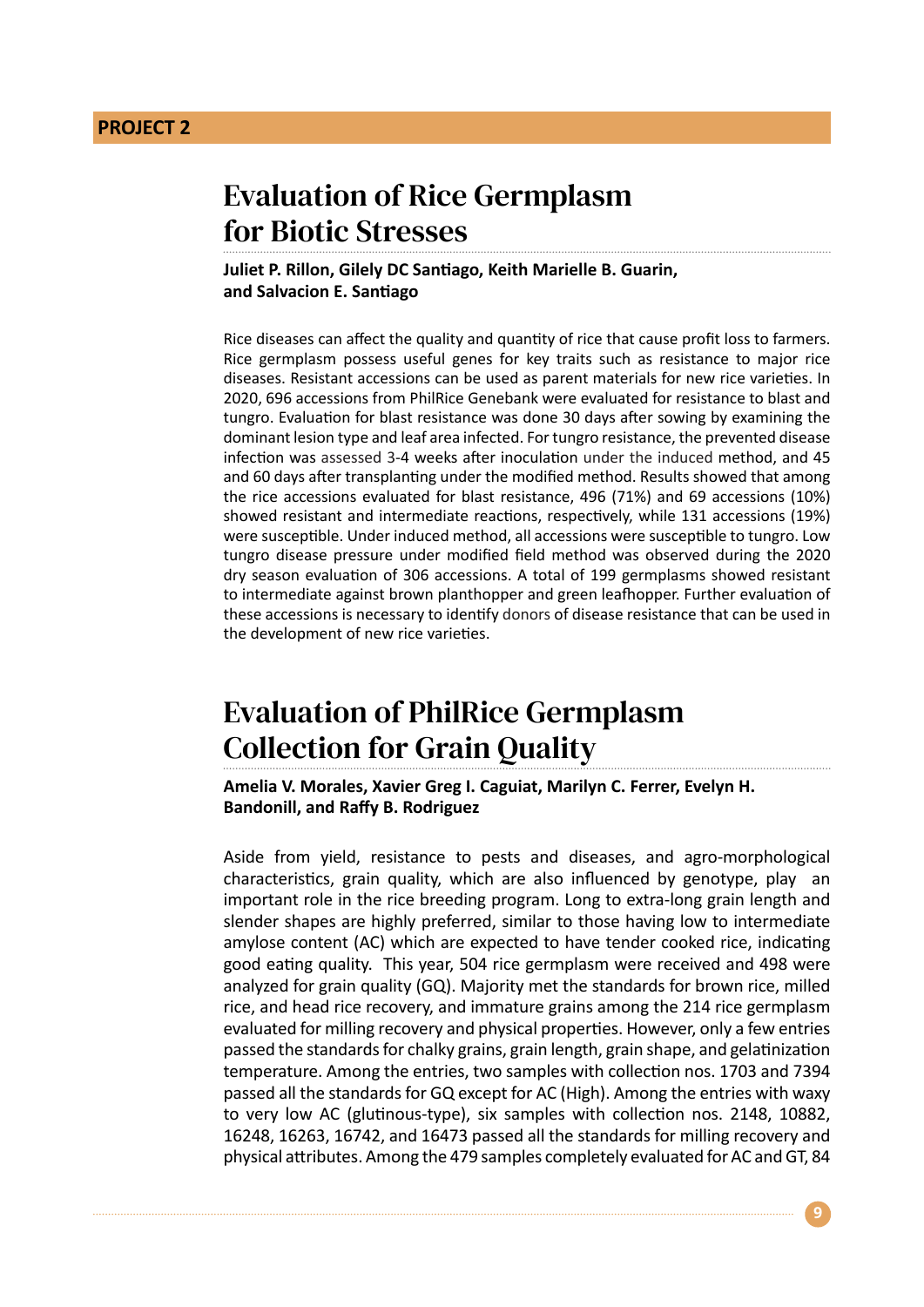rice germplasms passed both the preferred intermediate classification for AC and GT. Meanwhile, 237 were predicted to have tender texture when freshly cooked based on their AC and GT combination. The data generated provided important information through a computerized database system in the rice breeding program maximizing the use of rice germplasm as well as utilization for other purposes.

### Evaluation of Rice Accessions in Response to Progressive Drought Stress

**Jonathan M. Niones, Roel R. Suralta, Ricky Jay M. Gonzaga, and Via Ann C. Marcelo**

Rice genetic resources in the Philippines possess unexplored and possible resistance/tolerant gene(s) that could be used in biotic and abiotic stresses breeding programs. A total of 279 rice accessions were evaluated in progressive drought stress at the field. Two hundred forty-three (243) rice accessions yielded higher biomass than susceptible check IR64 (0.15g) while 79 rice accessions yielded higher biomass compared with tolerant check NSIC Rc222 (0.28g). Moreover, among 279 rice accessions screened for drought under field condition, 195 were susceptible and 81 were tolerant. It is interesting to note that 16 out of 279 rice accessions demonstrated tolerance based on the biomass production in response to drought stress condition. These 16 accessions will be evaluated/ screened further to different levels of drought intensities using the line source sprinkler system.

### Evaluation of PhilRice Germplasm Collection for Submergence and Salinity Stress

**Xavier Greg I. Caguiat and Mary Ann M. Rañeses**

*Oryza sativa* (rice) is one of the major staple crops of the Philippines and the world. Salinity stress is one of the major abiotic stresses in rice affecting yield. This study aimed to evaluate PhilRice germplasm against salinity stress at the vegetative stage. The experiment was conducted in the glass house. One hundred fifty one (151) rice genotypes were screened for salt tolerance at seedling stage in hydroponics system using IRRI standard protocol. In this experiment, FL478 and NSIC Rc222 were used as salt-tolerant and sensitive checks, respectively. Sixteen (16) entries were identified as tolerant and 50 were moderately tolerant. On the other hand, 34 and 51 were susceptible and highly susceptible, respectively. The tolerant and moderately tolerant could be used in breeding programs for salinitytolerant varieties in the future. However, further validation is needed to confirm the presence of genes using molecular analysis.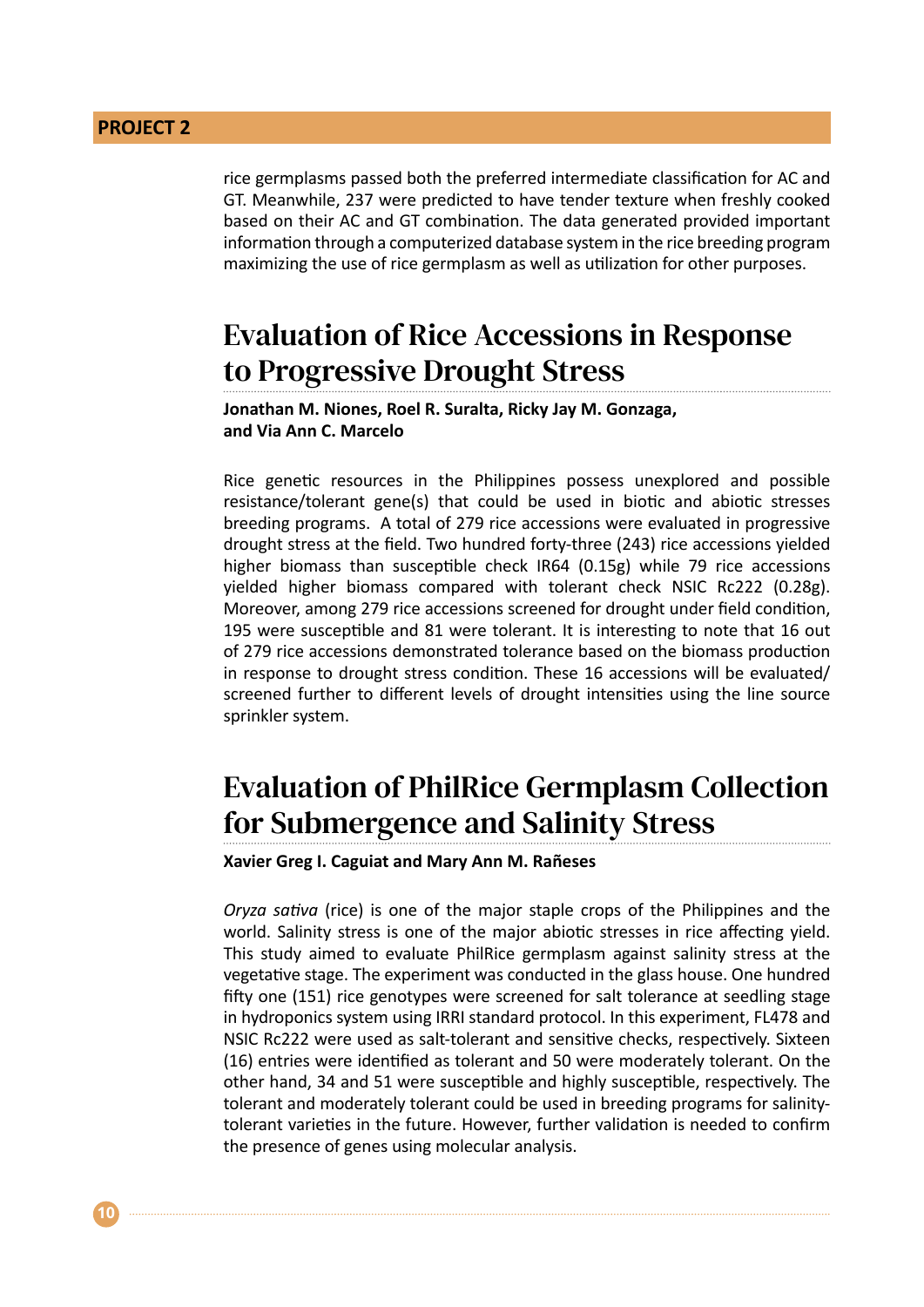### Evaluation of Rice Germplasm for Rice Tungro Resistance at PhilRice Midsayap

#### **Pernelyn S. Torreña and Victor Zeus B. Uyangurin**

Rice tungro is the most destructive rice disease in Southeast Asia including the Philippines. The rice tungro virus (RTV) infects the plant at any growth stage, but most severe during the vegetative stage where symptoms are more pronounced. There were 230 germplasm evaluated for rice tungro virus reaction under modified screening method. Results showed that only six entries [EURIAN (515), DAYOYO (4336), MILAGROSA (4633), PARAY BATUKAN (4742), BUKID (5305), and LUBANG (11300)] showed intermediate reaction and the rest of the entries were rated resistant. However, RTV inoculum was low in the field resulting in low RTV infection.

### Characterization of Root Elongation Responses of Philippine Traditional Rice Varieties under N Deficient Conditions

**Jonathan M. Niones, Ricky Jay M. Gonzaga, Dionicko R. Arceo, and Cay Neth A. Callejo**

Root system architecture is an important trait contributing to the increase in water and nutrient uptake that results in grain yield. The maximum seminal root length (MSRL) is a significant trait associated with high water-use and nitrogen (N)-use efficiency under non-stressed and water-deficient rice. This study assessed Philippine traditional rice varieties (TRVs) for root elongation trait under sufficient (500 $\mu$ M) and deficient (5 $\mu$ M) conditions of nitrogen (NH<sub>4</sub>+) using hydroponics solution system. Three hundred sixteen out of 768 TRVs had the longest seminal root length ranging from 135 to 252mm under N-deficient conditions. For N-sufficient conditions, on the other hand, seven TRVs showed the longest MSRL of more than 167mm, higher than Kasalath check. It is interesting to note that more TRVs demonstrated long MSRL, which could be potential new sources of root elongation trait for breeding programs in response to N-deficiency in soil.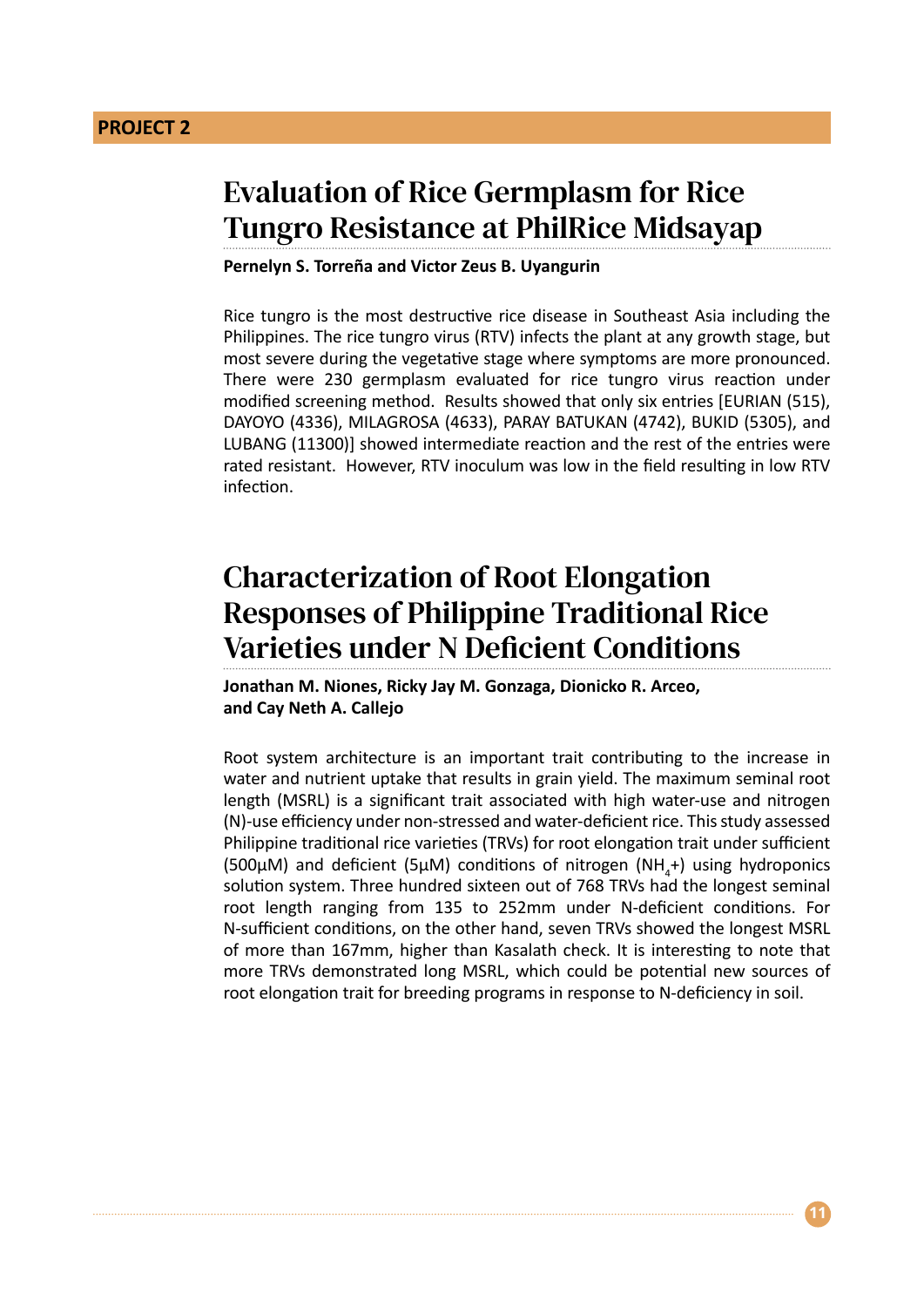### Seed Quality Assurance in PhilRice Seed Stock

#### **Susan R. Brena**

PhilRice is mandated to produce high-quality seeds and make them available on time. The Seed Technology Unit of the Genetic Resources Division serves as the internal quality unit doing seed quality assurance in the field and after harvest. The overall quality of the seed is affected by both pre-harvest and postharvest factors. Pre-harvest quality assurance was done through internal field inspection during 20 days after transplanting, maximum tillering, on-set of flowering, and 2 weeks before harvest. Each inspection per variety per seed class was done in three replications. For breeder seed production, an area measuring 20 hills x 25 hills or 500 hills per replicate was pegged with bamboo sticks, then inspected. For foundation (FS) and registered seed production (RS), 1,024 plants or 32 hills x 32 hills were pegged by bamboo sticks and inspected. In 2020 dry season (DS), production areas for breeder (26 inbred varieties), foundation (11 varieties), and registered seeds (6 varieties) were inspected. Three varieties in BS production (NSIC Rc 158, Rc 224, and Rc 308) were rejected owing to differences in plant characters. Average field purity was 99.78% in BS, 99.08% in FS, and 99.15% in RS. In 2020 wet season (WS), 36 BS, 7 FS, and 7 RS inbred varieties were inspected. Five BS varieties (NSIC Rc 158, Rc 238, Rc 352, Rc 506, and Rc 510) were rejected owing to differences in plant morphological characters. Average field purity was 99.55% in BS, 99% in FS, and 99.02% in RS.

After harvest, varietal purity test of BS was done after threshing, drying, and seed cleaning. Samples submitted by the researcher in-charge of BS production were assessed for presence of mixtures of other rice varieties. Determinants of off-types are grain shape, color, width, and presence and absence of awn. Carryover lots of breeder seeds produced in previous seasons stored in Business Development Division warehouses were monitored for seed viability. Twelve BS varieties produced in 2020DS were assessed for varietal purity after threshing, drying, and seed cleaning. None of the varieties planted for BS passed nor can be considered FS. Most of the varieties were downgraded to either RS or CS, particularly after seed cleaning. Carry-over seed lots of BS were tested every six months. BS produced in 2018WS, 2019DS, and 2019WS were tested. Most of the BS varieties produced in 2018WS had very low seed quality. However, three varieties had 50% viability but remained below 80%. Four genotypes of female parental lines (IR58025A, IR68897A, PRUPTG101, and PRUP TG102), six male parental lines (IR34686R, TG201M, TG202M, IR71604R, IR73013R, and STR3), and two maintainer lines (IR58025B and IR68897B) produced and stored in PhilRice-Los Baños were assessed for seed quality. Results obtained in seed viability were variable depending on genotypes and production season and year.

To improve further basic seed production in PhilRice, land preparation should be strictly done one month following the PalayCheck recommendation. This will allow dropped seeds to germinate and will decompose in the process of land preparation.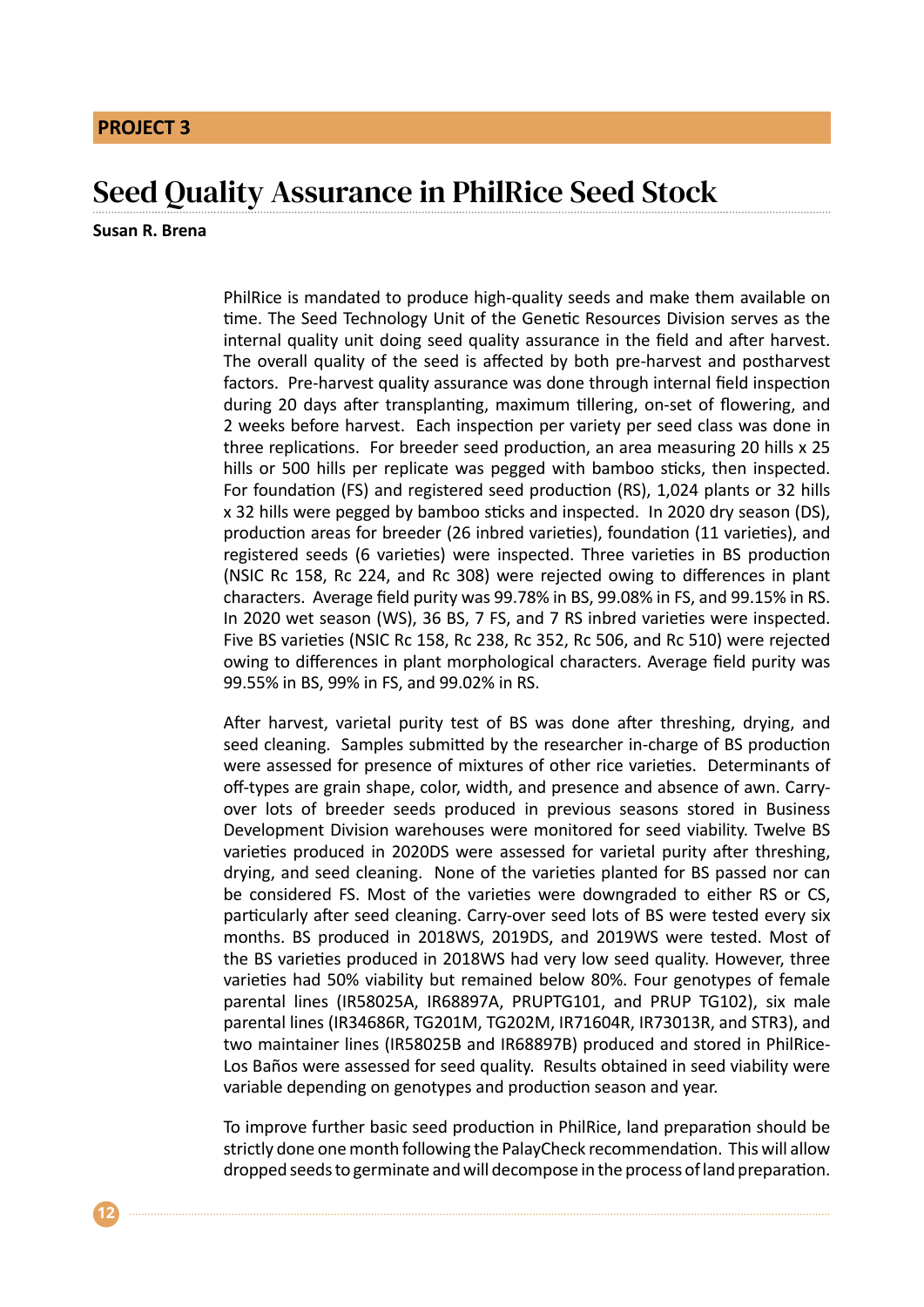Proper scheduling of crop establishment should be made. Long-maturing varieties should be established first followed by short-maturing varieties. This will facilitate all operations in the field particularly irrigation. Moreover, postharvest operations will likewise be monitored properly. Roguing, a key operation in the field for the removal of off-type plants, should be done on time from vegetative to maturity. Early removal of off-types may eliminate roguing at the ripening since this is the most difficult stage to remove off-types.

### Internal Field Inspection of Seed Production Areas

**Rachel C. Ramos, Jane B. Regalario, and Maria Celeste S. Natividad**

Seed quality assurance begins in the initial quality of the seeds used, which can be evaluated in the field. In PhilRice, field inspection of inbred seed production is done by the internal seed quality unit of PhilRice. Inspection was done 20 days after transplanting, maximum tillering, on-set of flowering, and 2 weeks before harvest. During each inspection, three replication areas per paddy were done per variety per seed class. In 2020DS, 26 inbred varieties planted in breeder seed production (BSP), 11 in foundation seed production (FSP), and 6 in registered seed production (RS) were inspected. Three varieties in BSP (NSIC Rc 58, Rc224, and Rc308) were rejected owing to differences in plant characters. Average field purity was 99.78% in BS, 99.08% in FS, and 99.15% in RS. In 2020WS, 36 BS, 7 FS, and 7 RS inbred varieties were inspected. Five BS varieties (NSIC Rc 158, Rc 238, Rc 352, Rc 506, and Rc 510) were rejected owing to differences in plant morphological characters. Average field purity was 99.55%, 99%, and 99.02% in BS, FS, and RS, respectively.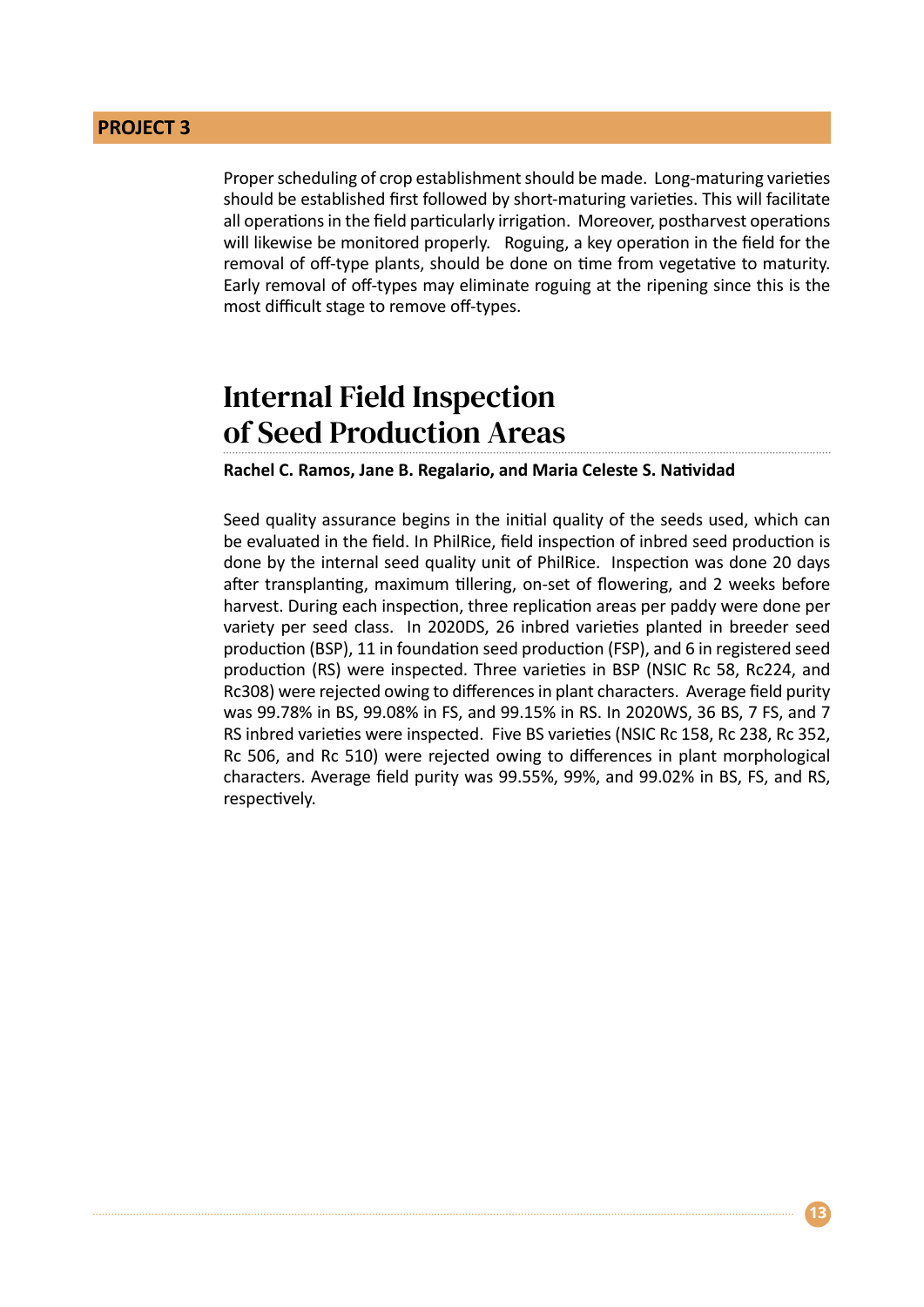**14**

### Seed Testing of Buffer Stock and Carry Over Seedlots

#### **Rachel C. Ramos, Jane B. Regalario, and Maria Celeste S. Natividad**

PhilRice is mandated to produce seeds and make them available to client on time. However, not all seeds produced in a given season are disposed after certification. Those seeds that are not sold are stored in ambient condition under the Business Development Division (BDD) warehouse. Seed Technology Unit (STU) serves as the internal quality control of the institution for determining the quality of seeds produced, and quality of the seeds after storage. After harvest, varietal purity test of breeder seeds was done after threshing, drying, and seed cleaning. Samples submitted by the researcher incharge of breeder seed (BS) production were assessed for presence of mixtures of other rice varieties. Determinants of off-types are grain shape, color, width, and presence and absence of awn. Carry-over lots of breeder seeds produced in previous seasons stored in BDD warehouse were monitored for seed viability. Twelve BS varieties produced in 2020 dry season (DS) were assessed for varietal purity after threshing, drying, and seed cleaning. None of the varieties planted for BS passed nor can be considered foundation seeds. Most of the varieties were downgraded to either registered seeds or certified seeds, particularly after seed cleaning. Carry-over seed lots of BS was tested every six months by the internal seed quality – STU. BS produced in 2018WS, 2019DS, and 2019 WS were tested. Most of the BS varieties produced in WS 2018 had very low seed quality. However, three varieties had 50% viability but remained below 80%. In addition, four genotypes of female parental lines (IR58025A, IR68897A, PRUPTG101, and PRUP TG102), six male parental lines (IR34686R, TG201M, TG202M, IR71604R, IR73013R, and STR3), and two maintainer lines (IR58025B and IR68897B) produced and stored in PhilRice-Los Baños were assessed for seed quality. Results obtained in seed viability were variable depending on genotypes and production season and year.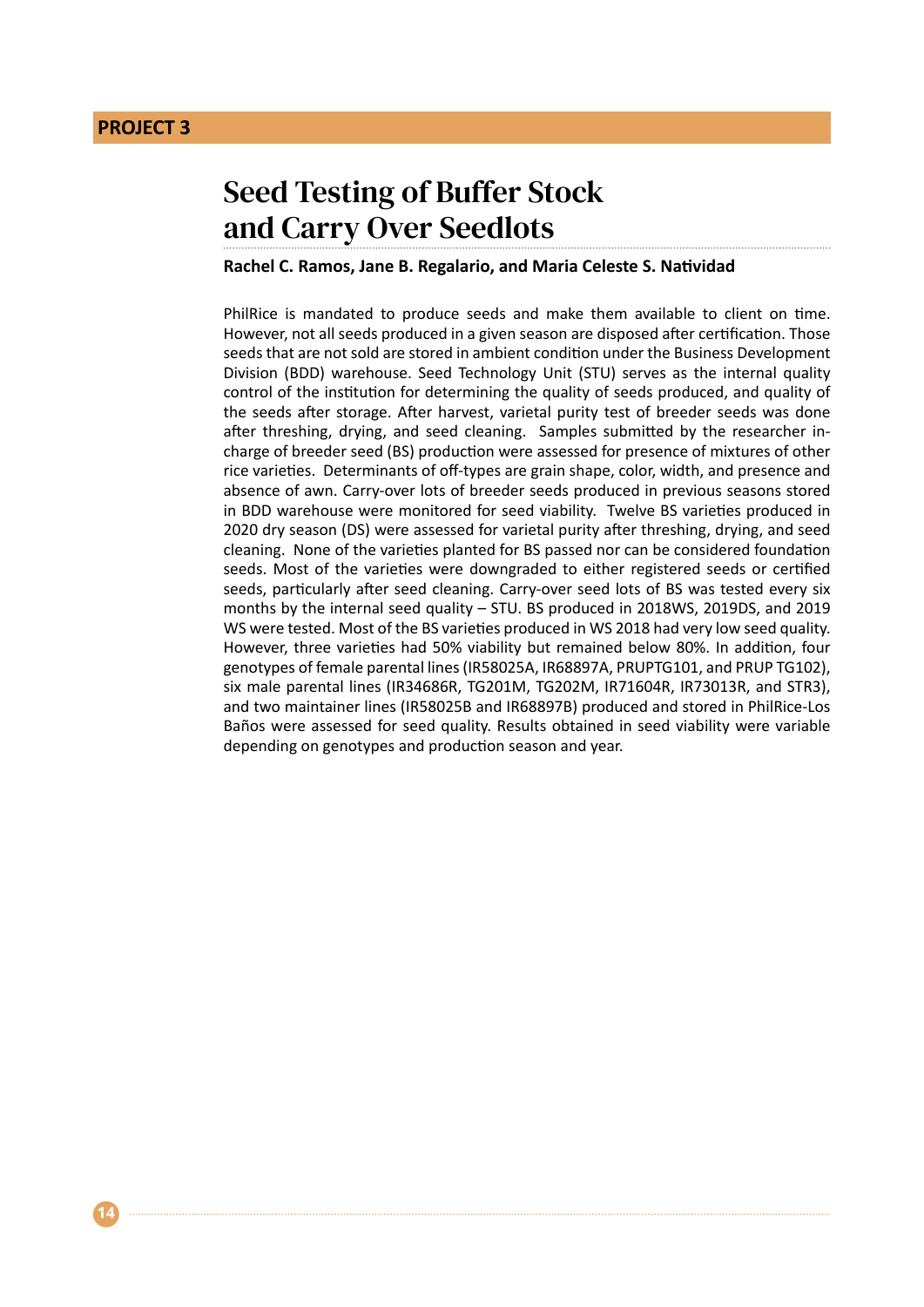# Genetic Characterization of Pigmented Rice in the Philippines

#### **Xavier Greg I. Caguiat, Marilyn C. Ferrer, Mary Ann M. Rañeses, Rodel M. Bulatao, Henry F. Mamucod, and Rochelle C. Huliganga**

Twenty (20) pigmented rice accessions were collected from the Genetic Resources Division, PhilRice. The pigmented rice samples, composed of one black and nineteen red rice accessions, were analyzed for their total anthocyanin content (TAC), total phenolic content (TPC), total flavonoid content (TFC), DPPH-radical scavenging activity (DPPH-RSA), ABTS-cation radical scavenging activity (ABTS-CRSA), and ferric-reducing antioxidant power (FRAP). The pigmented rice samples had variable phytochemical properties (TAC, TPC, and TFC) and antioxidant activities (DPPH-RSA, ABTS-CRSA, and FRAP) that ranged from 41.9 to 549.3mg/ kg for TAC, 0.40 to 3.08mg GAE/g for TPC, 0.86 to 5.80mg RHE/g for TFC, 0.59 to 5.87mg TE/g for DPPH-RSA, 0.65 to 5.62mg TE/g for ABTS-CRSA, and 0.74 to 5.07mg TE/g for FRAP. Among the samples, Immayocan (PRRI000529) showed the highest TPC, TFC, DPPH-RSA, ABTS-CRSA, and FRAP values while Kuragrag (PRRI000299) obtained the lowest. On the other hand, Kallong buwan (PRRI000295) had the highest TAC while Kabodit (PRRI000387) had the lowest.